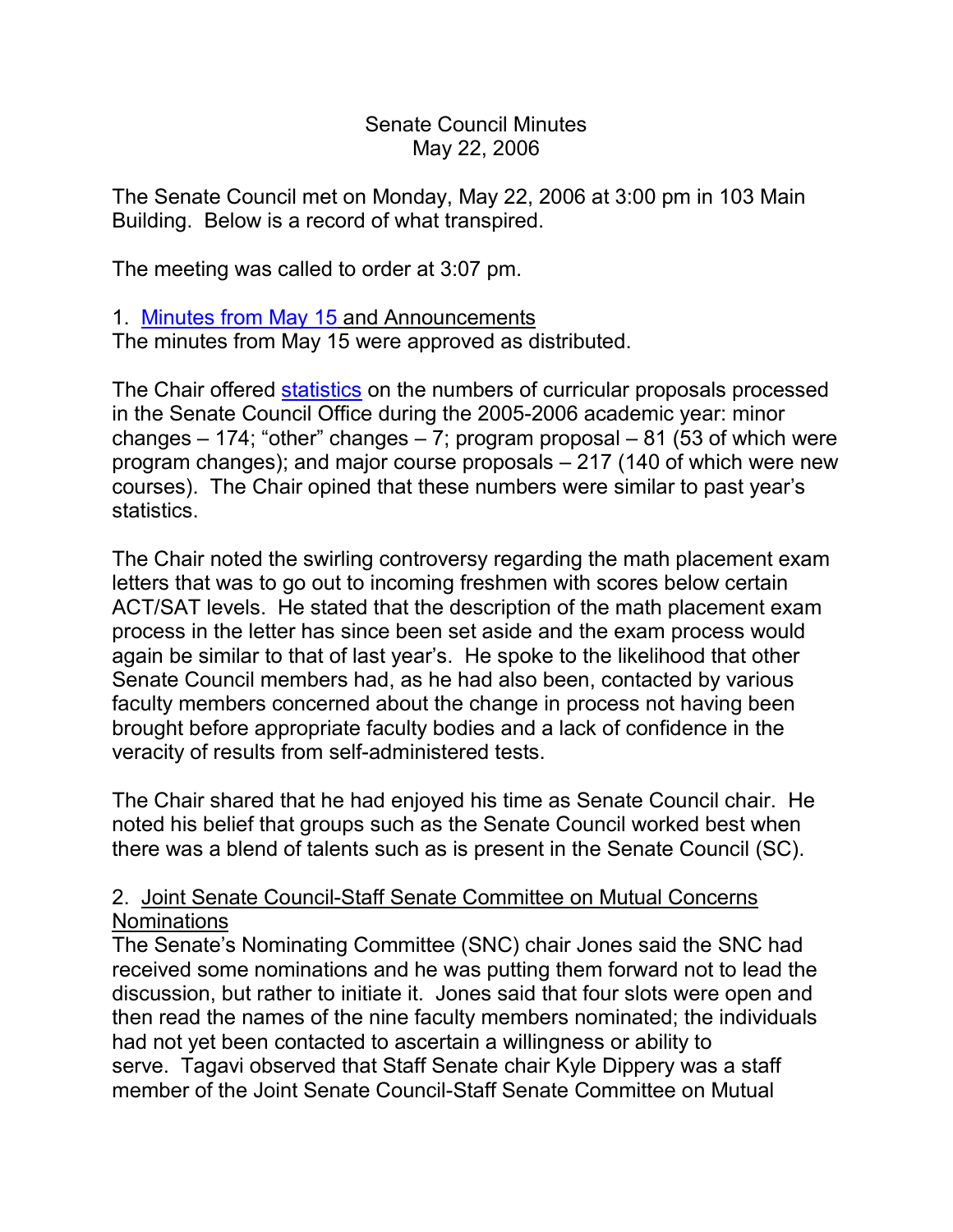Concerns (JCMC); he asked if Grabau, vice chair-elect, or another SC member should be a member. In response to Jones, the Chair said that a decision regarding co-chairs had not yet been made. In response to Tagavi, Grabau said he was willing to serve, but could not do so during the summer; Tagavi volunteered to serve during the summer months. Grabau noted that many of those mentioned as possible faculty members were nine-month faculty and not on campus during the summer. The Chair confirmed for Jones that three nominees plus Grabau/Tagavi was acceptable. Jones said he would contact those nominated and bring their names to the SC listserv. In response to Michael, the Chair said that the listserv would be the method by which a surplus of names could be whittled down.

Tagavi asked that the JCMC somehow reflect that it was an ad hoc committee of the Senate Council. He also suggested the committee be given an end point; the Chair said that the JCMC had been given a fairly broad purview in terms of an effort to encourage the JCMC to formulate its own sense of mission and responsibilities.

Jones also gave an update on the SNC's attempts to identify faculty members to serve on various academic area advisory committees (AAC). The Biological Sciences AAC was full except for one slot, which needed to come from an ecological discipline. Jones related that the College of Agriculture Faculty Council had promised to send him names soon. With regard to nominations from the College of Medicine, Jones expressed disappointment with the lack of suggestions. He said he was still trying to drum up names. Jones also raised the question of which academic AAC would become home to a representative from the College of Public Health, which was currently unrepresented, and wondered out lout about the possibility of one College of Medicine slot being used for Public Health. Duke suggested the Medicine clinical department chairs be contacted for nominees. Jones said that he had been planning on doing so. He also expressed appreciation for Linda Dwoskin's efforts to come up with nominees from the College of Pharmacy.

Jones said that the Social Sciences AAC was more or less completed. The Physical and Engineering Sciences AAC needed more nominees from a wider variety of departments; there were three individuals nominated from one department, so those three were all available for just one slot. In reference to the Humanities and Arts AAC, Jones stated that the major problem was that of the small size of many departments from which nominees were drawn. Jones shared that one of those proposed to fill a vacancy was an alternate, which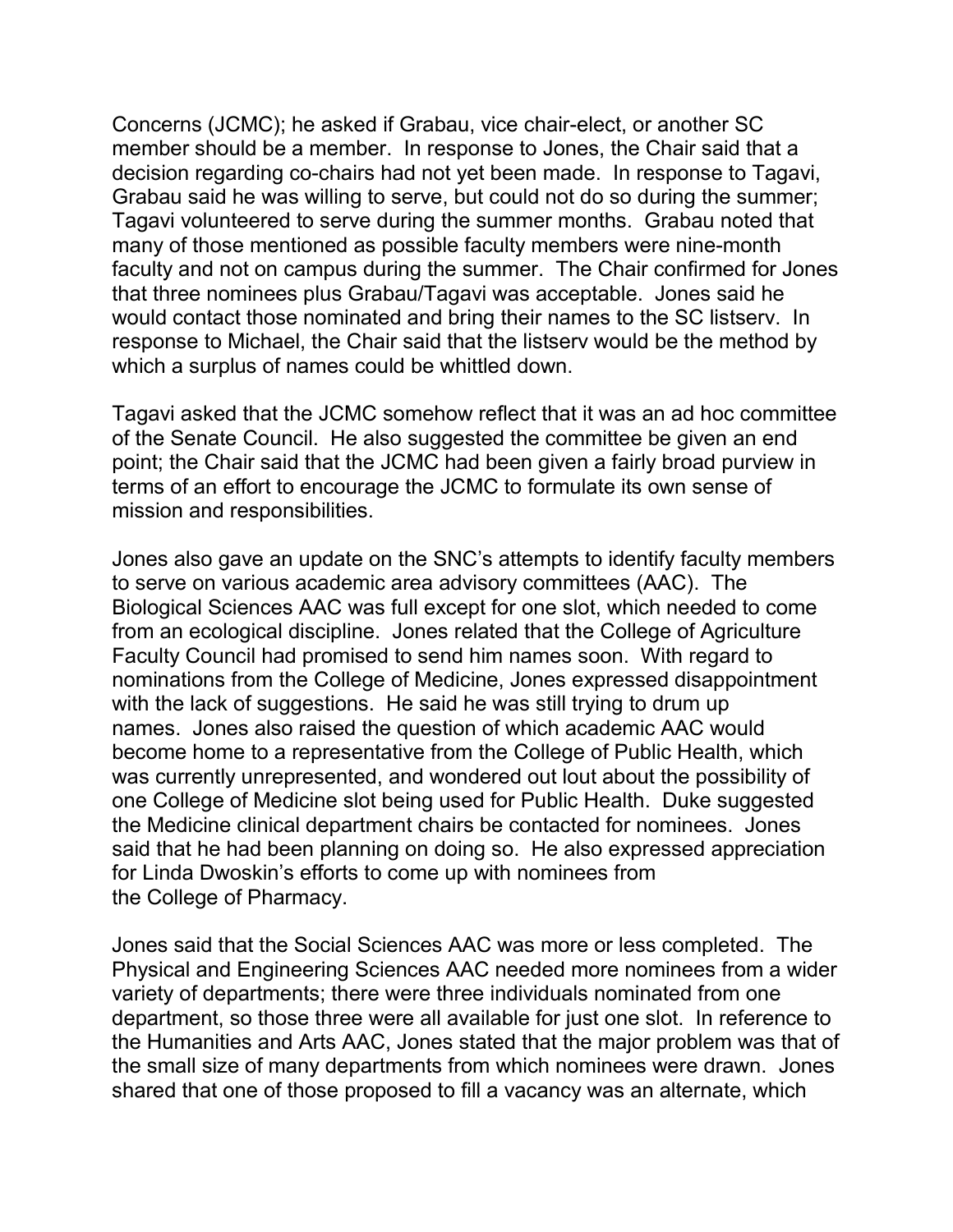would leave the alternate position hanging open. He said he had begun pleading directly with specific individuals to offer nominees. Jones related a conversation with Dean Hoch, in which Hoch offered a possible explanation for the lack of nominees – many committees met 12 months out of the year, while many faculty were on nine-month appointment; many were tired of serving on AAC during the summer months with no additional financial compensation.

Jones shared the Librarian AAC was finished and ready to go. He said also that the Agriculture Faculty Council had also promised to offer sufficient numbers of nominees for the Extension AAC. Dembo suggested that Tagavi, as incoming Senate Council chair, could initiate intermittent dialogue with AAC chairs and the chair of the privilege and tenure committee, to calibrate everyone and reiterate the SC's interest in the AAC process. Tagavi agreed to the suggestion. Jones said he had sent requests to those individuals for suggestions addressing possible solutions for the AAC nominating problems. In response to Tagavi, Jones stated that he had been aggressively trying to cultivate relationships among those individuals and accelerate the environment. In response to Randall, Jones said that some chairs had offered names for nomination to AAC.

### 3. Review of Completer Degree Draft Communication

There was extensive discussion among all SC members present about what exactly should be included in the letter from the SC Chair to the Provost regarding the SC's opinion on completer degrees.

After a lengthy conversation, Michael **moved** that the Chair be directed to send the letter, substantially as written. Lesnaw **seconded**.

Tagavi **moved** to **amend** the motion, so that the letter's numerical points numbered one and two would be the letter's body. Jones **seconded**. Randall offered a **friendly amendment** to the amendment to the motion, such that the third and final paragraph would include a statement that any and all efforts would be made to work within the guidelines set forth under state law regarding completer degrees, but that under no circumstances would the Senate Council agree to compromise the academic standards of the University of Kentucky's admissions process. Both Tagavi and Jones **accepted**.

After additional discussion, a **vote** was taken on the amendment to the motion, which was that the third and final paragraph of the letter regarding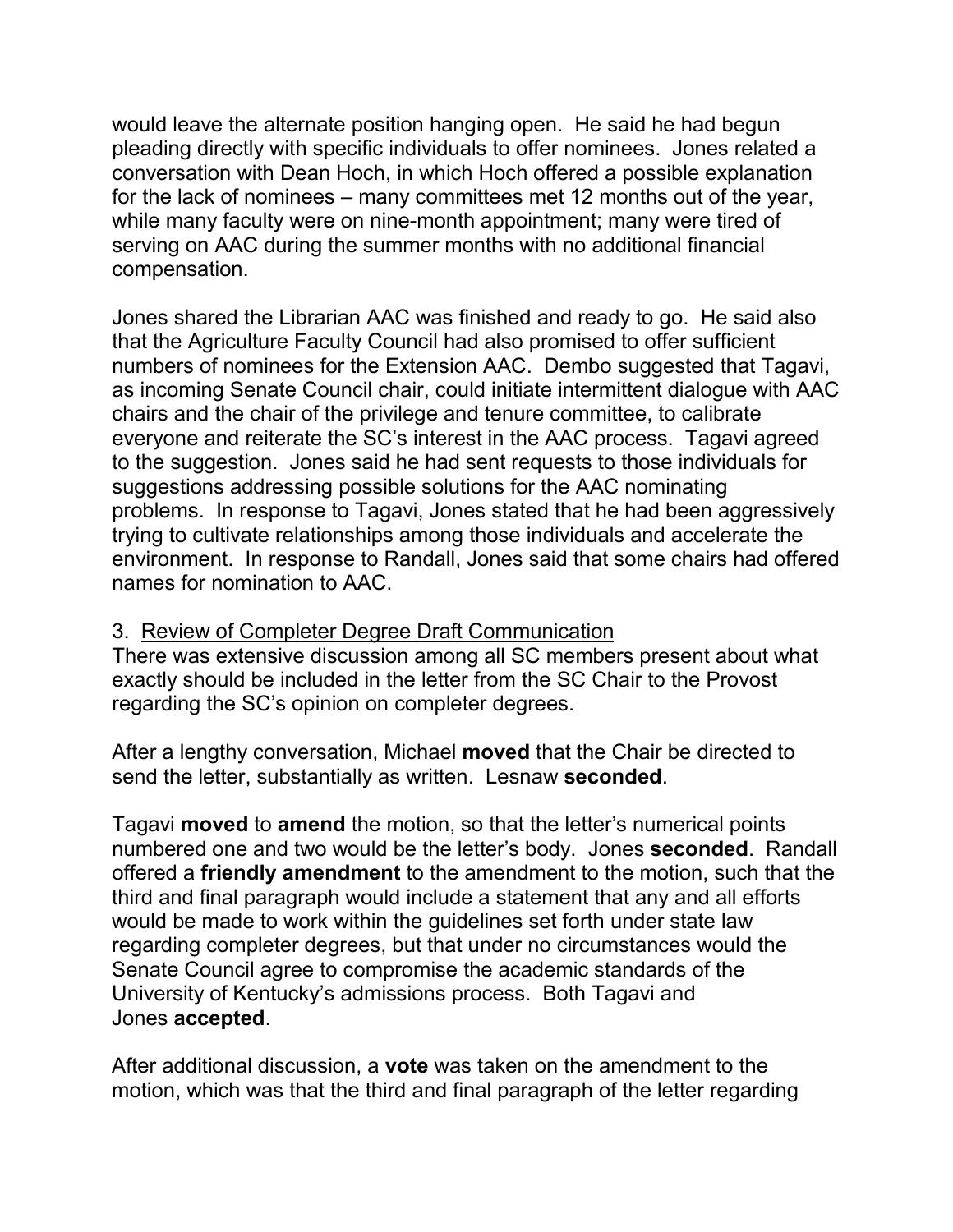completer degrees would include a statement that any and all efforts would be made to work within the guidelines set forth under state law but that under no circumstances would the Senate Council agree to compromise the academic standards of the University of Kentucky's admissions process. The motion **passed** in a show of hands with five in favor and four against.

A **vote** was taken on the amended motion to send a letter including only paragraphs numbered one and two, and a third paragraph as outlined in the friendly amendment. The motion **passed** in a show of hands with five in favor and four against.

The Chair indicated he would try to rewrite the letter per the motion before his term ended on May 31. If that were not possible, he said that incoming chair Tagavi could address it.

## 3. Admissions Policy: Issues and Update (Tony Baxter)

Baxter explained that as a chair of the Senate's Admissions Advisory Committee (SAAC), he and the SAAC were charged with regulating the standards for automatic admissions requirements. Two years ago the requirements were raised, which resulted in a static change in the numbers of incoming students. He noted that the numbers of African-American students dropped at that time, but opined that the increased requirements were not the impetus. Baxter said that last year, the SAAC had decided upon rolling admissions requirements for students not meeting the minimum requirements for admission to UK. The thought was to take a more holistic approach, considering essay questions, letters of recommendation, etc. that were not reviewed in automatic admissions. Enrollment continued at a constant level of approximately 3,800 students.

Baxter concluded by saying that Provost Smith had advised preparation for the next rise in student admissions and that the SAAC confer with incoming Provost Subbaswamy regarding the next step up in enrollments. While UK's Administration sets the standards, the SAAC decides how to get there. He wanted to remind SC members that there would be a step function ramping up at some point and that it would be an issue next year.

The Chair asked Jones to make his presentation regarding the change to *Senate Rules 5.1.8.5*. Michael moved to suspend the agenda to allow Dembo some time for faculty trustee-related information. Jones said that the change to the *Senate Rules* was not pressing and could be postponed until fall. The Chair agreed to defer it to a future meeting.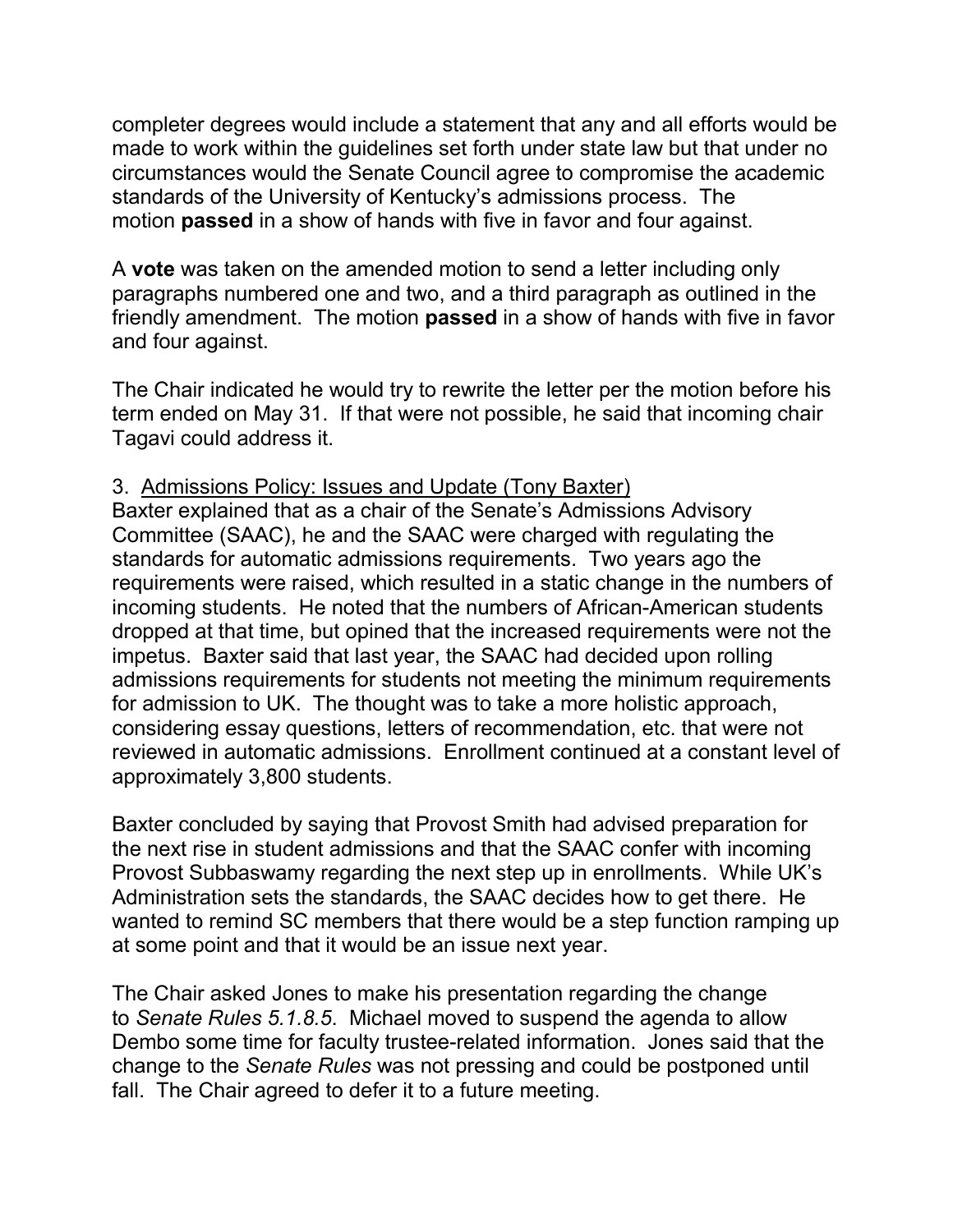Dembo shared that he and Moore were still requesting feedback regarding the peculiar situation of the Boone Center (BC). The longer such a building sits vacant, the more it is an eyesore. President Todd had indicated another proposal for the BC; unfortunately, no details (how to create a state of solvency for the BC, architectural plans, etc.) had been offered to anyone. Dembo said he had been assured that the BC Board of Directors had been consulted, but there were still doubts among Board of Trustees (BoT) members. He said that the proposed renovation would not utilize any state loans or recurring funds.

Lesnaw said that the original arguments for renovating the BC were sound, such as saving money in the long run by having a nice facility on campus for meals for guests or meetings. What concerned her was an indication that, again, faculty and staff were being left out of the process of renovation planning. She said it was primarily an administrators' club towards the end. She supported the renovation, with the caveat that the faculty and staff be included in the process. Duke asked if the figure for renovation quoted by Dembo (\$6.2 million) was just the same proposal two years later, with inflation accounted for. Dembo said that while he had not personally seen new plans, he believed they existed and were different from the last renovation plans. In response to Lesnaw, Dembo said that he was not entirely clear on who conceived the plans nor even who had seen them. He said he had not yet met with Bob Wiseman [Vice President for Facilities Management].

In response to Jones, Dembo said that the renovation of the Boone Center was nested in with four other items for the BoT to take action on at the June BoT meeting, which would give the green light to begin construction. He noted that the renovation cost was included in the budget approved at the last BoT meeting. Duke asked for confirmation that the issue of the Boone Center was part of the President's evaluation. Dembo concurred and added that the evaluation would occur on or around the June BoT meeting.

Tagavi spoke in support of the President's authority to make non-academic decisions regarding non-academic buildings. Dembo replied that the issue was subject to BoT approval, thus giving faculty the right to offer input through their trustees.

The Chair recalled Ernie Bailey's points (from the first go-round regarding renovating the BC) that other major universities with a conference center idea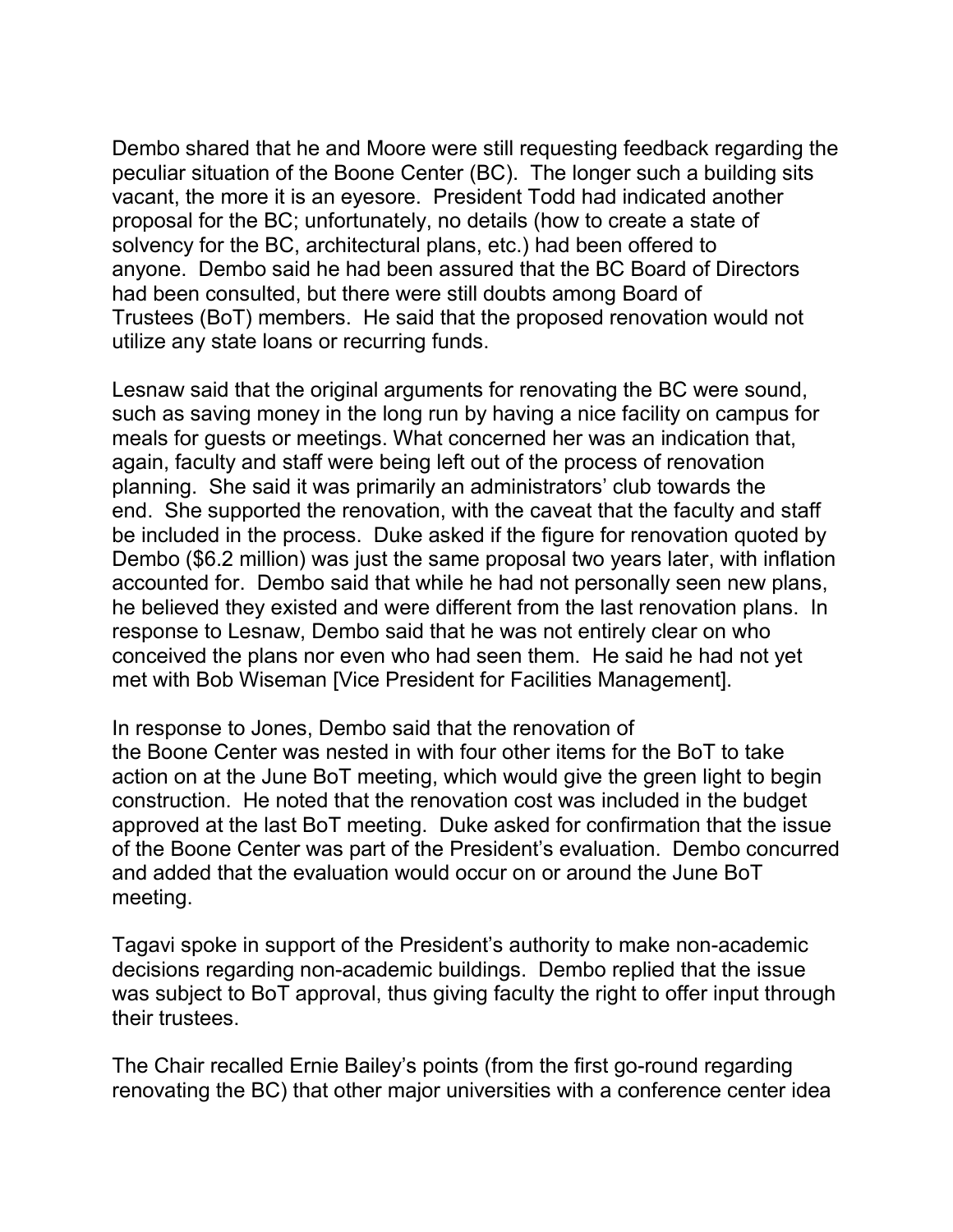also paired it with an allied hotel in close proximity to the conference center, which UK was not doing. The Chair urged the BoT and Dembo to consider a past and prevailing concern that the proposal was too narrow in light of the larger ambitions for what the facility would be. The Chair also suggested an economic analysis. He understood from conversations with President Todd that when the doors finally shut, UK had been losing about \$200,000 annually by operating the BC. The Chair suggested a market analysis of faculty and staff would be appropriate, along with an analysis of use by prospective alumni and other groups. He also suggested thinking along the lines of renovating the BC as opposed to what other possible options might involve and open up. If UK desires to pursue the Top 20 Business Plan with vigor and replicate success stories at other campuses, it would merit a lengthy study of alternative possibilities despite the fact that the BC was currently deteriorating.

In response to Michael, Dembo opined that the renovation was not a "done deal." He said that one BoT member in particular stated previously that a business plan for the BC would be necessary before voting to approve. Randall expressed confusion in that a building for faculty and staff would be designed and renovated without any input from the very groups that would be using it. The Chair recalled that one of Bailey's basic arguments was that if faculty had been more strategically involved in the process of design, there might have been greater support for renovation and redesign of the existing building. Duke suggested that President Todd would be hearing from faculty about any renovation, whether or not an invitation to comment was issued.

The Chair asked for additional comments. Randall summed up the consensus opinion that there was support for moving forward, so long as appropriate input was solicited. Tagavi again expressed support for the President to make this decision without requiring faculty input. Lesnaw stated that the building was a different sort of building, created specifically for faculty and for it to be successful, it must be of the faculty. Dembo thanked SC members for their input. The Chair thanked Dembo.

The meeting was adjourned at 5:18 pm.

Respectfully submitted by Ernie Yanarella, Senate Council

**Chair**